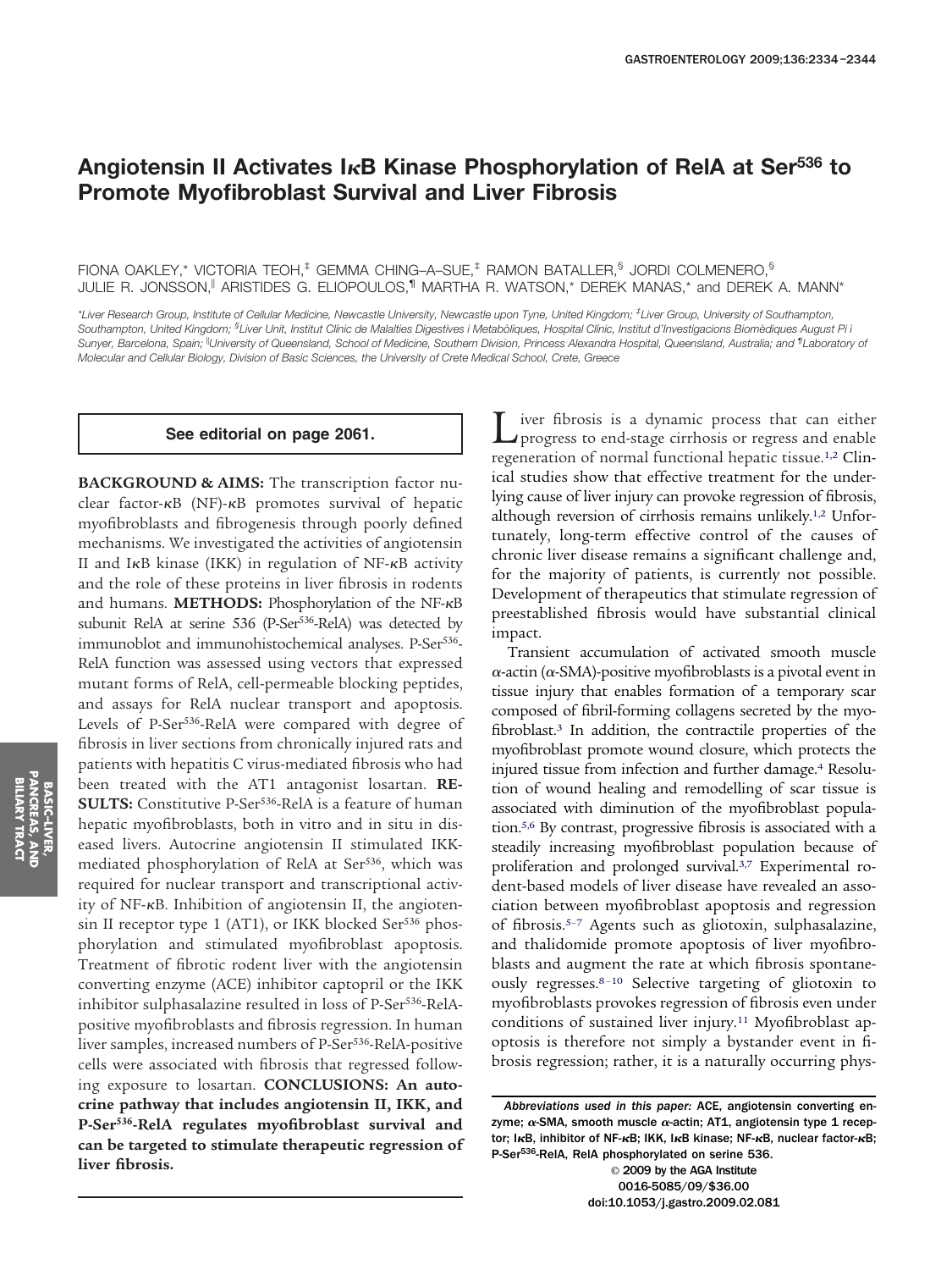iologic process that enables dynamic remodelling of extracellular matrix and can be stimulated to promote therapeutic regression of fibrosis. The next step toward the translation of these discoveries to the clinic is the identification of fibrogenic-signaling pathways that can be effectively and safely targeted in humans.

Human and rodent liver myofibroblasts express constitutive active nuclear factor- $\kappa$ B (NF)- $\kappa$ B (RelA:p50), which promotes survival by stimulating the expression of antiapoptotic proteins Gadd45 $\beta$  and BCl-2.<sup>12,13</sup> Specific inhibition of NF-KB is sufficient to provoke apoptosis of fully mature human myofibroblasts that are relatively resistant to apoptosis.13,14 These discoveries raise the important questions of how constitutive NF-KB is regulated in myofibroblasts and whether the regulatory checkpoints that control  $NF$ - $\kappa$ B activity can provide clinically safe therapeutic targets. A physiologically relevant model for the generation of liver myofibroblasts is the cultureinduced transdifferentiation of quiescent hepatic stellate cells (HSC) into activated myofibroblasts.<sup>6</sup> This model recapitulates the molecular and cellular events involved in sinusoidal fibrosis that are common to alcoholic and fatty liver diseases. Using this model, we have shown that HSC transdifferentiation is accompanied by a sustained transcriptional repression  $I\kappa B\alpha$ , the natural occurring inhibitor of NF- $\kappa$ B.<sup>15,16</sup> I $\kappa$ B $\alpha$  is abundantly expressed in the majority of mammalian cells and forms a direct interaction with  $NF-\kappa B$  that masks its nuclear localization and DNA-binding motifs, resulting in an inactive cytoplasmic location for the transcription factor. Upon stimulation of cells by a variety of agents, including lipopolysaccharides and tumor necrosis factor- $\alpha$ , 2 serine residues (Ser32 and Ser36) on I $\kappa$ B $\alpha$  are phosphorylated by the I $\kappa$ B kinase (IKK)  $\beta$  component of the IKK complex.17 This results in polyubiquitination and proteasome-mediated degradation of  $I\kappa B\alpha$  which releases NF-KB for nuclear transport and interaction with target genes. Depletion of I $\kappa$ B $\alpha$  in hepatic myofibroblasts effectively bypasses this regulatory checkpoint. However, the IKK inhibitor sulphasalazine inhibits myofibroblast  $NF-\kappa B$  activity and stimulates apoptosis.<sup>9</sup> This suggests existence of additional regulatory IKK-dependent checkpoints that control myofibroblast NF- $\kappa$ B.

In this study, we discover that the  $NF-\kappa B$  RelA subunit is constitutively phosphorylated at residue serine 536 (P-Ser536-RelA) both in cultured HSC and myofibroblasts of diseased human liver. We determine that myofibroblasts express constitutive IKK $\beta$  activity under the autocrine control of the renin-angiotensin system which is required for maintenance of P-Ser<sup>536</sup>-RelA, nuclear transport of NF- $\kappa$ B, and myofibroblast survival. The clinical relevance of this autocrine angiotensin  $II/IKK\beta/NF-\kappa B$  pathway is demonstrated with animal models of liver fibrosis and human liver biopsy samples that collectively provide strong support that it can be targeted to stimulate fibrosis regression with drugs that are safe for use in humans.

# **Materials and Methods** *Reagents*

Jun N-terminal kinase (JNK) inhibitor SP600125 was purchased from Calbiochem (MERK, Nottingham, UK). Angiotensin II and Enalapril were purchased from Sigma (Poole, UK) and the angiotensin II receptor antagonist ZD7155 from Tocris Biochemicals (Bristol, UK). Cell-permeable peptides were synthesized, high-performance liquid chromatography purified, and verified with mass spectroscopy at W. M. Keck Biotechnology Resource Center (New Haven, CA). Peptides sequences were synthesized as fusions of the membrane-translocating peptide sequence derived from antennapedia (PTD)—DRQIK, IWFQN, NRRMK, WKK—with peptide sequences spanning amino acids 271–282 (Ser276) within the nuclear localization sequence of RelA (RelA-P1  $=$  QLRRPSDRELSE) or to a sequence that spans amino acids 525–536 (Ser529/ 536) in the transactivation domain of RelA (RelA-P6 NGLLSGDEDFSS) or control peptides where serine 529 and/or serine 536 are substituted with alanine.

# *Cell Culture*

Rat hepatic myofibroblasts were isolated from livers of Sprague-Dawley rats and cultured as previously described.<sup>5</sup> Human hepatic myofibroblasts were isolated from livers of adult male patients after surgical resection as approved by the Newcastle and North Tyneside Local Research Ethics Committee, subject to patient consent. RelA<sup>-/-</sup> mouse embryonic fibroblasts (MEFS) were a gift of Dr N. Perkins, University of Bristol, and were cultured on plastic in Dulbecco's modified Eagle medium, supplemented with 100 U/mL penicillin, 100  $\mu$ g/mL streptomycin, 2 mmol/L L-glutamine, and 10% fetal calf serum (FCS) and maintained at  $37^{\circ}$ C in an atmosphere of 5% CO<sub>2</sub>.

### *In Vivo Models of Rodent Liver Fibrosis and Losartan Clinical Trial*

Protocols for carbon tetrachloride (CCl<sub>4</sub>) and bile duct ligation (BDL) injury models and treatments with sulphasalazine and captopril, respectively, are described in detail elsewhere.9,18 Briefly, sulphasalazine was administered 24 hours following the final  $CCl<sub>4</sub>$  injection of a 5-week injury model, and control mice were administered vehicle alone.9 Captopril treatment was commenced 2 weeks after start of BDL injury and continued for a further 2 weeks; controls were untreated for the entire 4-weeks.<sup>18</sup>

#### *Acute CCl***<sup>4</sup>**

Cell-permeable peptides P6 or control (10 mg/kg body weight) was given intraperitoneally (IP) 30 minutes prior to and then at 6 and 20 hours after a single dose of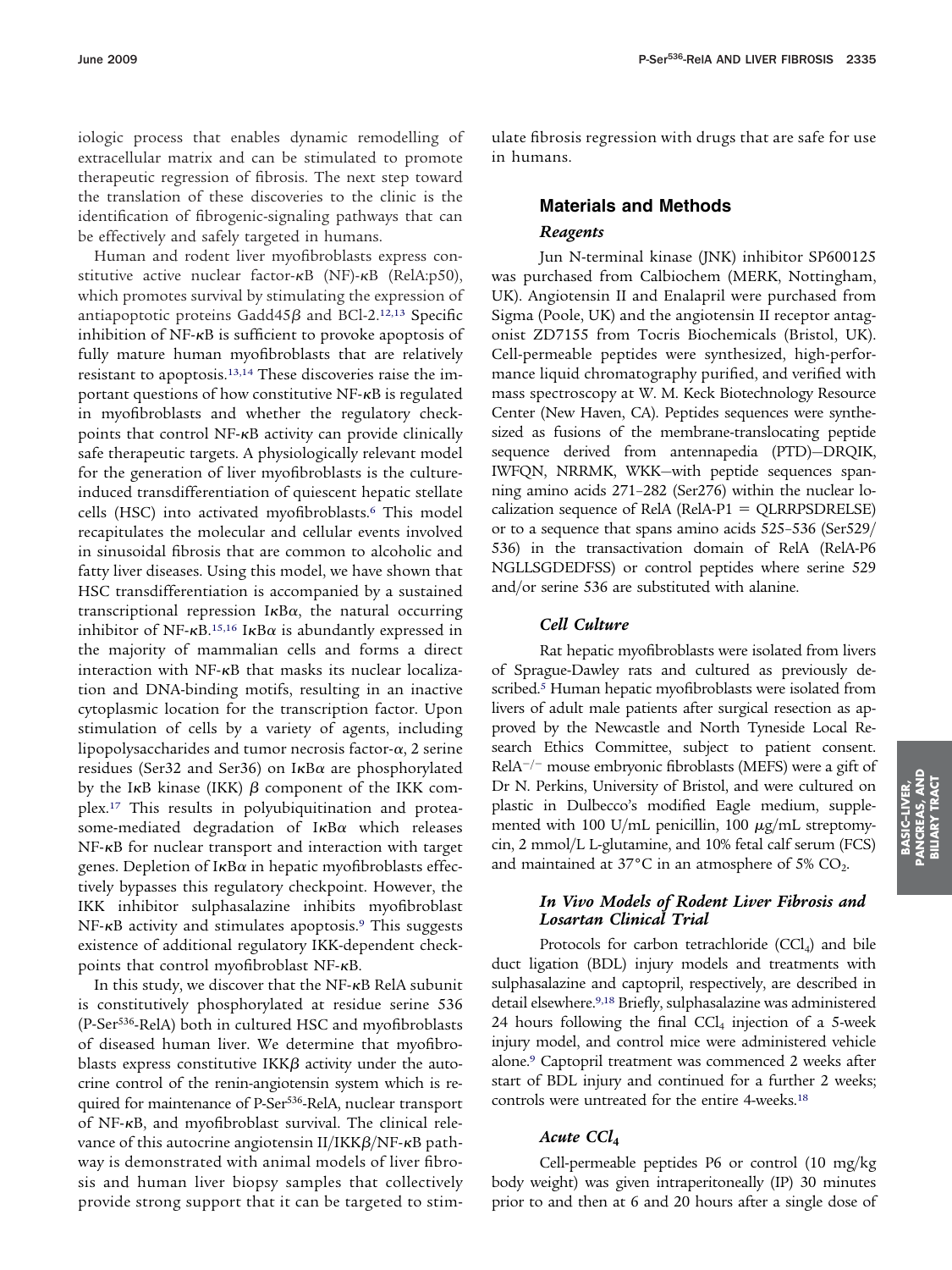CCl<sub>4</sub> (CCl<sub>4</sub>:olive oil, given at 1  $\mu$ L/g body weight). ZD7155 (10 mg/kg body weight) was given IP at 20 or 22 hours after a single injection of CCl4. In both studies, mice were culled 24 hours after the  $CCl<sub>4</sub>$  injury. Extensive methodology of the losartan clinical trial has been published.19 Fourteen patients with chronic hepatitis C virus (HCV)-induced fibrosis were included in an open-label study investigating antifibrogenic effects of losartan. Inclusion criteria were as follows: (1) age 35–65 years; (2) elevation of serum aminotransferases for  $>6$  months, and positive RNA-HCV; (3) significant histologic fibrosis in liver biopsy ( $\geq$ F2 in METAVIR score); and (4) no previous response and/or contraindications to antiviral therapy. Exclusion criteria were as follows: (1) existence of other known liver disease; (2) past history of hepatic decompensations or hepatocellular carcinoma; (3) alcohol consumption  $(>=20$  $g/day$ ; (4) arterial hypertension; (5) serum creatinine  $>1.5$ mg/dL; (6) treatment with AT1 receptor blockers, angiotensin converting enzyme (ACE) inhibitors, or interferon in the preceding 12 months; or (7) contraindications to oral losartan. Patients were treated for 18 months with oral losartan 50 mg/day (Cozaar; MSD, Wilmington, DE). In all patients, 2 liver biopsies were performed: the first biopsy 24 hours prior to initiation of treatment and the second biopsy on the following day of the last dose of losartan. Fibrosis was blindly evaluated by the same pathologist using the METAVIR scoring system. The protocol was approved by the Ethics

Committee of the Hospital Clínic of Barcelona and the Agencia Española del Medicamento (ARAHEPC 02-0491) and registered into the protocol registration system (NCT00298714). All patients gave written informed consent. Paired biopsy samples from 11 out of the original 14 patients were available for the current study.

### *Western Blot*

Whole-cell extracts were resolved by SDS PAGE and transferred to nitrocellulose. Primary antibodies were employed for detection of IKK $\alpha/\beta$  (Santa Cruz Biotechnology, Santa Cruz, CA), P-Ser $^{536}$ -RelA and P-IKK $\alpha/\beta$ (Cell Signaling Technology, Danvers, MA), RelA (Calbiochem), and  $\beta$ -actin (Sigma). Horseradish peroxidase-conjugated secondary antibodies, goat anti-rabbit (Santa Cruz Biotechnology), and goat anti-mouse (Sigma) were used at a dilution of 1:2000.

# *Plasmid DNA, Cell Transfections, and Reporter Assays*

IkBa-Luc (NF-kB-dependent) and TIMP1 (NF-kBindependent) reporters have been previously described.9,16 Wild-type RelA-EGFP expression construct was generated by insertion of human RelA into pEGFP-N1 (Clonetech-Takara, Saint-Germain-en-Laye, France). RelA<sub>S536A</sub>-EGFP was generated using the Quick Change site-directed mutagenesis kit (Stratagene, La Jolla, CA). Myofibroblasts were



**Figure 1.** P-Ser536-RelA is a marker of activated hepatic myofibroblasts. (*A*) Nuclear localization of P-Ser536-RelA in human myofibroblasts (*red arrows*) and cytoplasmic localization (*yellow arrows*) was determined by indirect immunofluorescence. Fluorescent images using FITC (*P-Ser536- RelA*) and DAPI (nuclei) filters were taken using laser scanning confocal microscopy (63  $\times$  1.9 zoom magnification). Photomicrographs represent 2 independent cell isolations. (*B*) Whole cell extracts were isolated from quiescent (day 0) and activated (day 10) rat hepatic stellate cells, and levels of RelA and P-Ser<sup>536</sup>-RelA were assessed by Western blotting (n = 3). (C) Photomicrographs (original magnification, 40×) show liver sections from near normal human liver or patients with primary billiary cirrhosis (*PBC*) and alcoholic liver disease (*ALD*) immunohistochemically stained for RelA-phospho-Ser<sup>536</sup>. Arrows indicate high levels of P-Ser<sup>536</sup>-RelA in myofibroblastic cells, and cell counts show an average of 52.6%  $\pm$  4.6% and 50.4%  $\pm$  2.9% P-Ser<sup>536</sup>-RelA positive cells in fibrotic bands in PBC and ALD, respectively.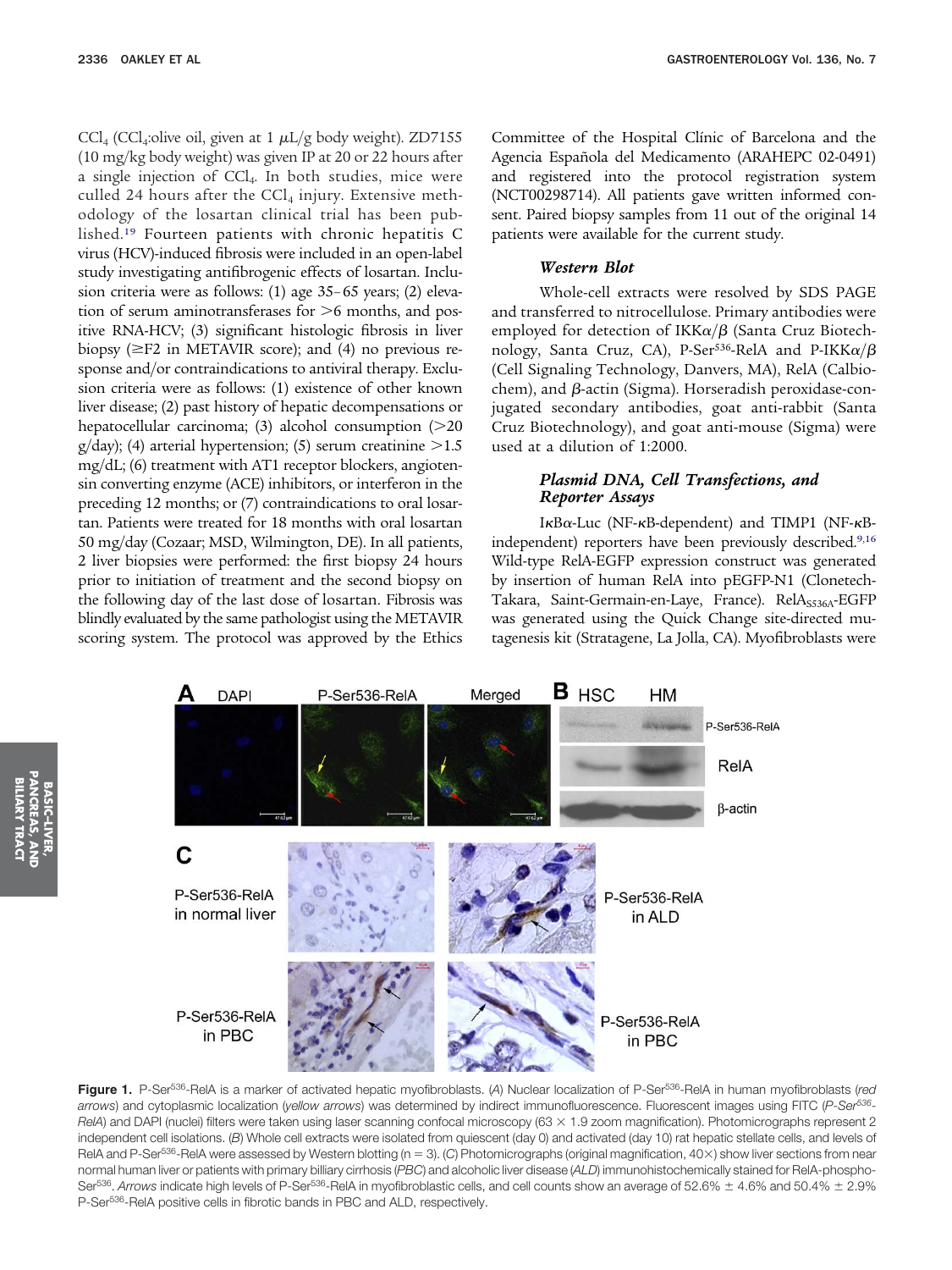transfected using the Effectene protocol (Qiagen, Crawley, UK) with 0.5  $\mu$ g of reporter plasmid DNA and 10 ng of control Renilla plasmid pRLTK. Transfection of mouse embryonic fibroblasts with 1  $\mu$ g of p65-enhanced green fluorescent protein (EGFP) or  $p65<sub>S536A</sub>$ -EGFP, 10 ng pRLTK was achieved using polyethylenimine (Polysciences Inc, Eppelheim, Germany). A transfection efficiency of  $\geq 60\%$  was observed in all experiments.



**Figure 2.** P-Ser536-RelA regulates nuclear translocation and myofibroblast survival. (*A*) Representative fluorescent confocal scanned images (original magnification, 63×) of RelA<sup>-/-</sup> mouse embryonic fibroblasts (MEFS) transfected with RelA-EGFP or RelA<sub>S536A</sub>-EGFP (S536A-EGFP) plasmids. Nuclear positive cells were counted in RelA<sup>–/–</sup> MEFS transfected with expression vectors: EGFP, RelA-EGFP, and RelA<sub>S536A</sub>-EGFP. Ser<sup>536</sup> to Ala mutation statistically significantly retarded RelA nuclear localization, \*\* $P < .01$ . An average of 150 cells/plasmid/experiment were counted, and data are expressed as mean  $\pm$  SEM, n = 4. (B) ReIA<sup>-/-</sup> MEFS were transfected with ReIA-EGFP overnight, serum starved for 24 hours, and then treated with cell-permeable peptides RelA-P6 (Ser529/536) or RelA-P1 (Ser276) for 30 minutes prior to serum stimulation. Representative fluorescent confocal scanned images (original magnification, 63×) of ReIA-EGFP (*green*) and nuclei (*blue*) at 0 hours or 4 hours serum stimulation with competing peptides. (*C*) RelA nuclear positive cells were counted at time 0 (24 hours serum free); 30 minutes; and 1, 2, and 4 hours postserum stimulation  $\pm$  30-minute pretreatment with 50  $\mu$ mol/L competing peptides. Results were expressed as average percentage ReIA nuclear positive cells/10× field ± SEM, n = 6, vehicle (◊), RelA-P1 (■), and RelA-P6 (●). (*D*) Rat hepatic myofibroblasts were transiently transfected with I<sub>K</sub>Ba-Luc or TIMP1-Luc promoter reporter plasmid for 16 hours, then treated with cell-permeable RelA-P6 (Ser529/536) or controls for a further 6 hours. (*E*) Apoptosis of rat myofibroblasts incubated with 50  $\mu$ mol/L cell-permeable RelA phosphorylation competing peptides for 24 hours was determined using acridine orange staining. Respective *P* values for ser529/536, ala529/536, ser529/ala536, and ala529/ser536 were \*\*\**P* .001, ns, ns, and \*\*\**P* < .001. Results were expressed as percentage apoptotic cells in 4 independent experiments  $\pm$  SEM, and *P* values were determined using 1-way ANOVA.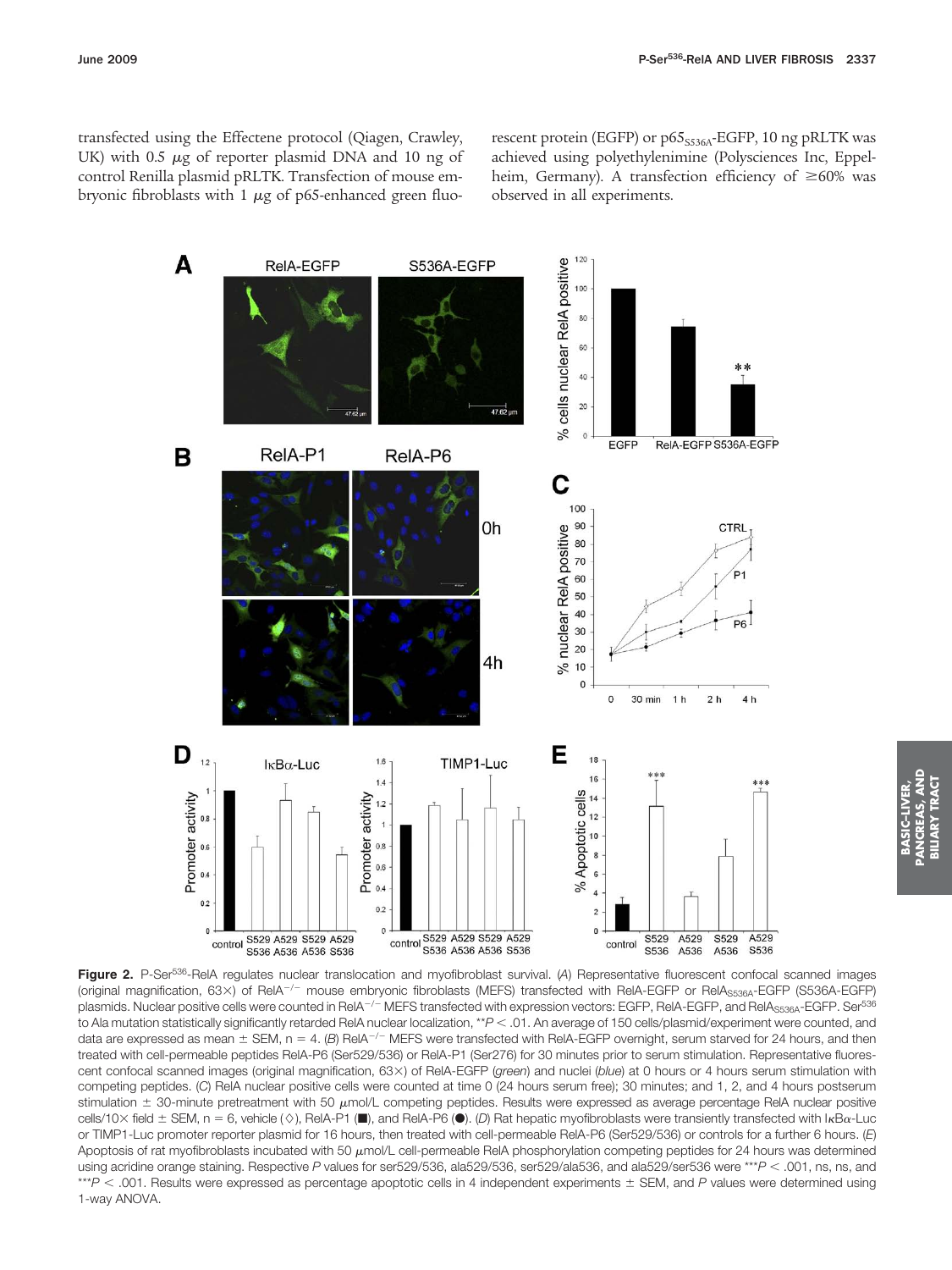# *Total RNA Isolation and Reverse-Transcriptase Polymerase Chain Reaction*

Total RNA was isolated from  $\sim$  5  $\times$  10<sup>6</sup> cells or  $\sim$ 10 mg liver tissue using the "Total RNA purification kit" (Qiagen) and used to generate complementary DNA. Polymerase chain reaction (PCR) amplification of target genes was conducted using primers recognizing rat and human  $\beta$ -actin, BCl-2, and Gadd45 $\beta$  described elsewhere.13 Primers recognizing human angiotensinogen were forward, CCGTGGTGGGCGTGTTCA; reverse, TTGCTGGAAAGTGAGACC. Twenty-five cycles were used for  $\beta$ -actin, and 35 cycles for target genes. PCR products were detected and verified as previously described.13 Methods for Taqman quantitative reverse-transcription PCR (qRT-PCR) to detect mouse 18S, TIMP-1,  $\alpha$ -SMA, and procollagen I have been previously described.20

# *Indirect Immunofluorescence and Confocal Microscopy*

P-Ser<sup>536</sup>-RelA was visualized by indirect immunofluorescence. Cells were fixed in 4% paraformaldehyde for 20 minutes, permeabilized for 5 minutes with 0.1% Triton X-100, and blocked with phosphate-buffered saline (PBS)/0.1% Triton X-100/5% FCS at 37°C for 2 hours. Slides were incubated overnight at 4°C with mouse monoclonal anti-P-Ser<sup>536</sup>-RelA antibody (Cell Signaling Technology), 1:250 dilution. Next, slides were PBS washed and incubated with rabbit anti-mouse FITC-conjugated antibody (Dako, Ely, UK). Slides were mounted using Vector-Shield containing 4,6-diamidino-2-phenylindole (DAPI). FITC and DAPI fluorescent images were taken using a Leica-TCS-SP2UV scanning confocal microscope (Leica Microsystems, Wetzlar, Germany).

# *Immunohistochemistry*

Slides were dewaxed in clearene and dehydrated in alcohol, citric saline antigen retrieval was performed, and endogenous peroxidase activity was blocked using hydrogen peroxide. Inhibition of nonspecific binding was achieved using avidin/biotin blocking kit (Vector Laboratories, Burlingame, CA) followed by incubation with complete culture medium for 20 minutes. Slides were



**Figure 3.** Constitutive IKK activity regulates P-Ser536-RelA and myofibroblast survival. (*A*) IKK activity assay. Total IKK complex was immunoprecipitated from freshly isolated rat hepatic stellate cells and culture activated rat myofibroblasts using anti-IKK $\gamma$  and incubated with kinase buffer,  $\gamma^{32}$ P-ATP, and recombinant GST-I<sub>K</sub>B<sub>a</sub>, then quenched with Laemelli buffer. Reactions were resolved by SDS-PAGE, and GST-P-I<sub>K</sub>B<sub>a</sub> was visualized upon exposure to x-ray film. Total levels of IKKα/β were assessed in whole-cell extracts (*middle*) or input control (bottom) isolated from quiescent and activated rat myofibroblasts by Western blotting. (B) Whole-cell extracts isolated from human myofibroblasts treated  $\pm$  10<sup>-8</sup> mol/L angiotensin II with or without 50  $\mu$ mol/L Calbiochem IKK inhibitor VI, relative levels of total ReIA, P-Ser<sup>536</sup>-ReIA, and  $\beta$ -actin were assessed by Western blotting. (C) Relative mRNA levels of BCl-2, Gadd45 $\beta$ , or  $\beta$ -actin were assessed by RT-PCR in rat myofibroblasts treated  $\pm$  50  $\mu$ mol/L Calbiochem IKK inhibitor VI for up to 4 hours. (D) Rat myofibroblast apoptosis was induced after 16-hour incubation with 10 nmol/L–50  $\mu$ mol/L IKK inhibitor VI and quantified by acridine orange staining with respective P values of  $*P < .05$ ,  $*P < .01$ ,  $**P < .001$  for 1–50  $\mu$ mol/L. Results were expressed as percentage apoptotic cells for at least 4 independent experiments SEM, and *P* values were determined using a 1-way ANOVA. Gels are representative of at least 2 or 3 independent experiments.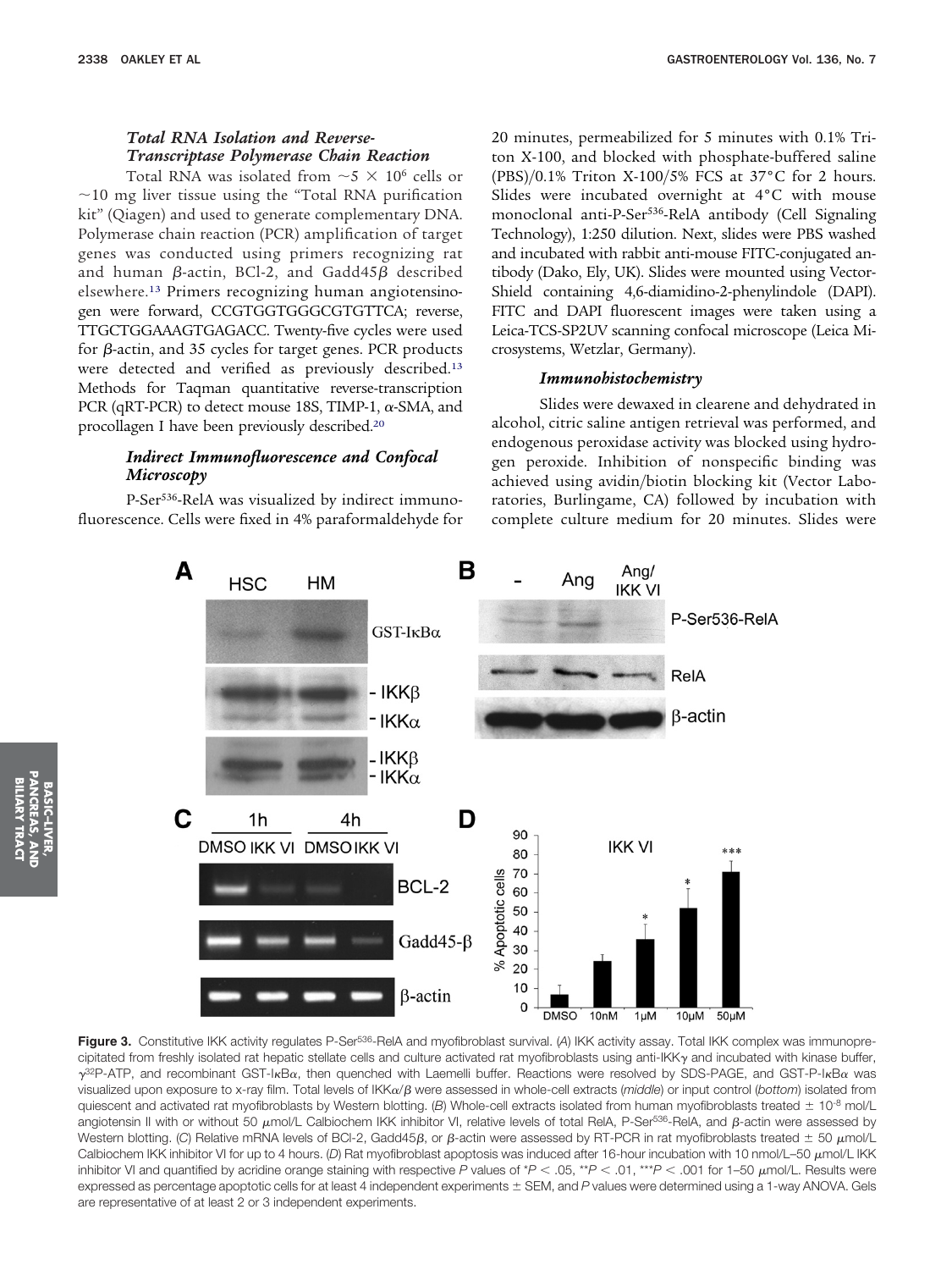incubated overnight at  $4^{\circ}$ C with mouse anti-P-Ser<sup>536</sup>-RelA antibody (Cell Signaling Technology) diluted 1:500. Slides were washed in PBS, and amplification of antigen was achieved using the Vector Elite mouse IgG kit (Vector Laboratories). P-Ser<sup>536</sup>-RelA-positive cells were visualized by 3,3'-diaminobenzidine tetrahydrochloride (DAB), counted in 20 high-power fields, and expressed as average number positive cells/high-power field  $\pm$  SEM. For studies with human biopsy slides, Leica Qwin software (Leica Microsystems) was used for densitometric analysis to quantify percentage area of the slide positively stained; results were expressed as average percentage area positively stained  $\pm$  SEM.

# *IKK Assay*

Cells were harvested and resuspended in Lysis buffer: 20 mmol/L Tris, 0.5% Triton X-100, 20 mmol/L sodium chloride, 30 mmol/L EGTA, 30 mmol/L EDTA plus protease and phosphatase inhibitors (Sigma). Immunoprecipitation:  $300 - 500 \mu g$  of protein was incubated with 1.2  $\mu$ g anti-IKK $\gamma$  (Santa Cruz Biolotechnology) overnight at 4°C. Twenty microliters protein-G beads was added to the immunoprecipitation mix and incubated at 4°C for 2 hours. Protein/bead complexes were centrifuged at 5000 rpm for 5 minutes, and supernatant was removed. Beads were washed once with lysis buffer and a further 2 times in kinase buffer (20 mmol/L HEPES, 20 mmol/L  $\beta$ -glycerophosphate, 1 mmol/L Dithiothreitol, 20 mmol/L magnesium chloride, plus protease and phosphatase inhibitors), and the supernatant was removed. Kinase reaction mix (10  $\mu$ mol/L AP, 5  $\mu$ Ci  $32P$ - $\gamma$ ATP, and 1  $\mu$ g GST-I $\kappa$ B $\alpha$ ) was incubated with the protein/bead complex for 30 minutes at 30°C. The reaction was terminated by addition of  $25 \mu L$  Laemelli buffer and boiled.

### *Quantification of Apoptosis*

Apoptotic cells were identified and counted by acridine orange staining as previously described.5,9

#### *Statistical Analysis*

All *P* values were calculated using a 2-tailed paired Student *t* test or a 1-way ANOVA, and  $P < .05$  was considered statistically significant.

# **Results**

# *Constitutive P-Ser536-RelA Is Critical for the Survival of Hepatic Myofibroblasts*

We examined phosphorylation of the Ser<sup>536</sup> residue of RelA, a posttranslational modification that has been associated with transcriptional active NF-KB in a cell context and signaling-dependent manner.21–23 Confocal imaging of cultured human hepatic myofibroblasts immunostained with anti-P-Ser<sup>536</sup>-RelA revealed substantial levels of the modified protein in both the cytoplasm

and nucleus (Figure 1*A*). Culture-induced transdifferentiation of HSC was associated with a modest increase in expression of RelA and the appearance of P-Ser<sup>536</sup>-RelA (Figure 1*B*). Myofibroblasts expressing active P-Ser536-RelA were observed in situ within fibrotic tissue from livers of patients suffering primary biliary cirrhosis and alcoholic liver disease. This modification was weakly detected in bile ducts of near normal human liver (Figure 1*C*).

Mutation of Ser536 generated a mutant RelA defective for nuclear transport (Figure 2*A*). The functional significance of Ser<sup>536</sup> phosphorylation was further examined using a cell-permeable peptide (RelA-P6) that spans amino acids 525–536 of RelA and that via competition with Ser<sup>529</sup> and Ser<sup>536</sup> residues in endogenous RelA inhibits NF-KB activation.<sup>24</sup> RelA-P6 suppressed seruminduced nuclear accumulation of transfected RelA-EGFP (Figure 2*B* and *C*). By contrast, peptide RelA-P1 (amino acids 271-282) that spans Ser<sup>276</sup> failed to prevent seruminduced nuclear translocation of RelA-EGF. Peptides competing with Ser<sup>536</sup> but not Ser<sup>529</sup> inhibited NF- $\kappa$ Bdependent (IKBa-Luc) but not NF-KB-independent (TIMP1-Luc) transcriptional activity in myofibroblasts (Figure 2*D*). Treatment of myofibroblasts with RelA-P6 stimulated apoptosis; this response was completely abro-



Figure 4. IKK and P-Ser<sup>536</sup>-ReIA are under the autocrine control of angiotensin II. Whole-cell extracts isolated from human myofibroblasts treated with (A) 10<sup>-8</sup> mol/L angiotensin II  $\pm$  10  $\mu$ mol/L ZD7155 and (B) relative levels of total and P-IKK $\alpha/\beta$  or total ReIA or P-Ser $^{536}$ -ReIA and -actin were assessed by Western blotting. (*C*) Human myofibroblasts were transiently transfected with  $k$ B $\alpha$ -Luc promoter reporter plasmid for 16 hours, serum starved for 24 hours, and treated  $\pm$  angiotensin II (10<sup>-8</sup> mol/L) or ZD7155 (10  $\mu$ mol/L) for a further 6 hours. Reporter gene activity was expressed as a percentage relative to unstimulated control  $\pm$  SEM (n = 4); *P* values,  $*P < .05$ . (*D*) Relative levels of angiotensinogen  $(AGT)$  or  $\beta$ -actin were determined via RT-PCR in human myofibroblasts treated with either 30  $\mu$ g/mL TAT-I $\kappa$ B $\alpha$ -SR (SR) or control protein TAT-GST. Gels are representative of 2 independent cell preparations.

RASIC-IV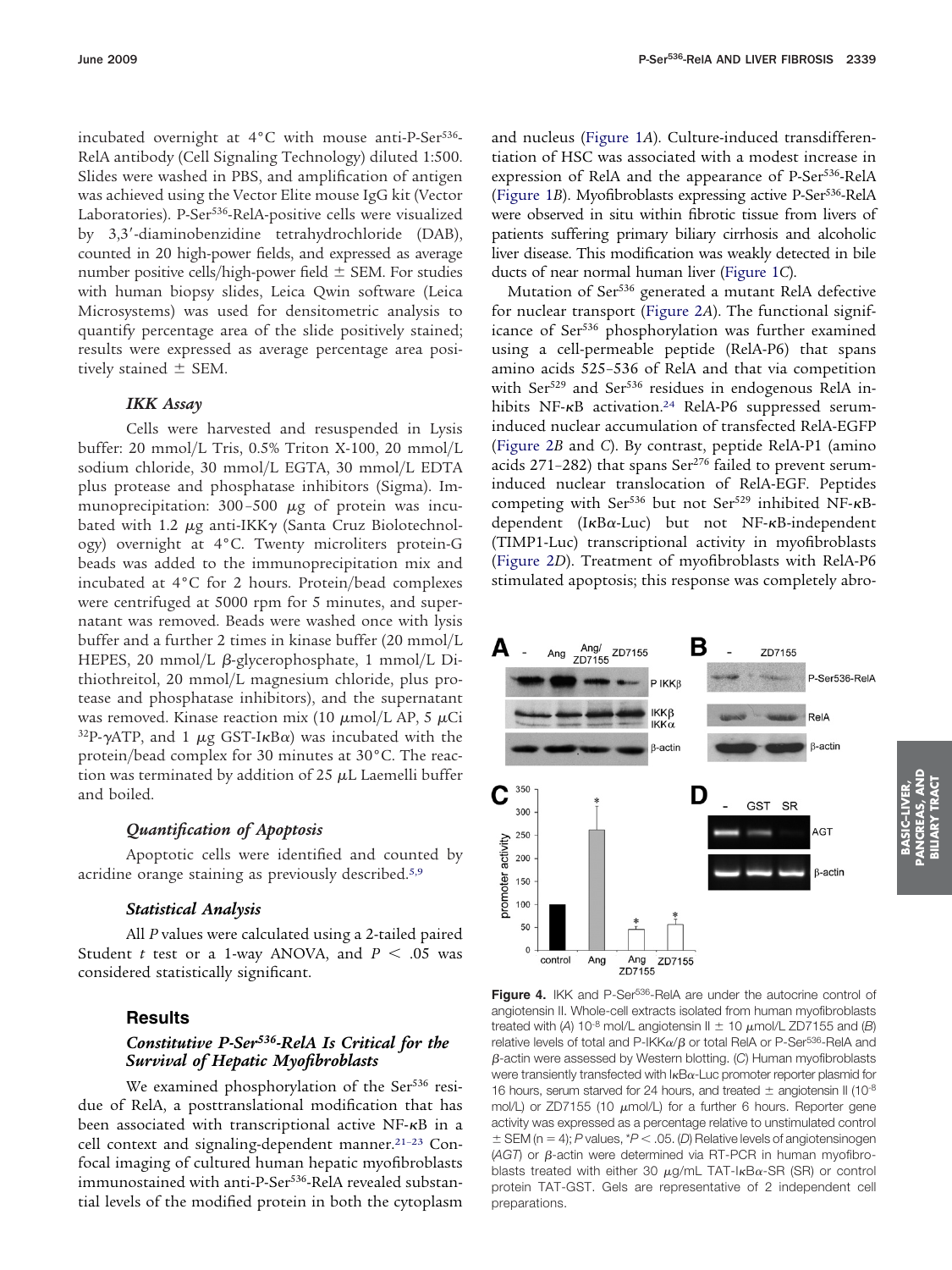gated when the Ser<sup>529</sup> and Ser<sup>536</sup> residues were mutated in combination (Figure 2E). However, mutation at Ser<sup>529</sup> alone was without significant effect on apoptosis, whereas a single mutation at Ser<sup>536</sup> substantially suppressed the apoptosis-promoting properties of RelA-P6. These data functionally implicate P-Ser<sup>536</sup>-RelA as a critical regulator of myofibroblast survival but additionally implicate phosphorylation at Ser<sup>529</sup>, which appears to operate synergistically with phospho-Ser<sup>536</sup>.

# *A Positive Feedback Loop Regulates Constitutive P-Ser536-RelA, NF-B Activity, and Myofibroblast Apoptosis via Angiotensin II Activated IKK*

Ser<sup>536</sup> can be a target for IKK-mediated phosphorylation.21,25 We show that quiescent HSC lack IKK activity, which is constitutively present in myofibroblasts despite no change in total levels of IKK $\alpha/\beta$  during transdifferentiation (Figure 3*A*). A highly selective IKK inhibitor suppressed P-Ser536-RelA (Figure 3*B*), inhibited expression of antiapoptosis factors BCL-2 and Gadd45 $\beta$ (Figure 3*C*), and stimulated apoptosis (Figure 3*D*). Angiotensin II plays a major role in the fibrogenic response of the liver.<sup>26,27</sup> Hepatic myofibroblasts express an autocrine renin-angiotensin system, secrete angiotensin II, and respond to the hormone via surface expressed AT1 receptors.28 Because AT1 receptors are implicated as activators of IKK,<sup>29</sup> we determined whether angiotensin II is responsible for constitutive IKK activity and P-Ser<sup>536</sup>-RelA in hepatic myofibroblasts. Western blot for Phospho-IKK revealed constitutive phosphorylation of IKK $\beta$ (a marker of IKK activity) in human myofibroblasts, which was enhanced by exogenous angiotensin II and suppressed by the AT1 antagonist ZD7155 (Figure 4*A*). Treatment of human myofibroblasts with ZD7155 suppressed Ser536 phosphorylation (Figure 4*B*) and inhibited basal and angiotensin II-stimulated NF-KB activity (Figure 4*C*). These data suggest that angiotensin II signals via AT1 receptors to stimulate IKK $\beta$  and, in turn, phosphorylation of Ser<sup>536</sup> and activation of NF-KB. Furthermore, inhibition of NF- $\kappa$ B with a cell-permeable I $\kappa$ B- $\alpha$  superrepressor protein<sup>13</sup> blocked expression of the angiotensin II precursor angiotensinogen (Figure 4*D*) identifying a positive feedback mechanism that promotes constitutive  $NF-\kappa B$ .



**Figure 5.** Angiotensin II prevents JNK-dependent myofibroblast apoptosis. (*A*) Human myofibroblast apoptosis was determined via acridine orange staining after 16-hour exposure to enalapril (10–500  $\mu$ mol/L); respective P values, \* $P$  < .05,  $*P < .01$ , and  $*P < .001$ . (*B*) Percentage apoptosis was determined in human myofibroblasts treated with ZD7155 (0.01–10 mol/L); respective*P*values, \**P* .05, \*\*\**P* .001. (*C*) Relative mRNA levels of BCI-2, Gadd45- $\beta$ , and  $\beta$ -actin were determined by RT-PCR after 0–4-hour treatment with 10 mol/L ZD7155. (*D*) Quantification of myofibroblast apoptosis after treatment with 1 and 10  $\mu$ mol/L ZD7155  $\pm$  50 mol/L JNK inhibitor SP600125 or vehicle, DMSO; respective *P* values,  $*P < .05$ . Statistical significance was calculated using a 1-way ANOVA.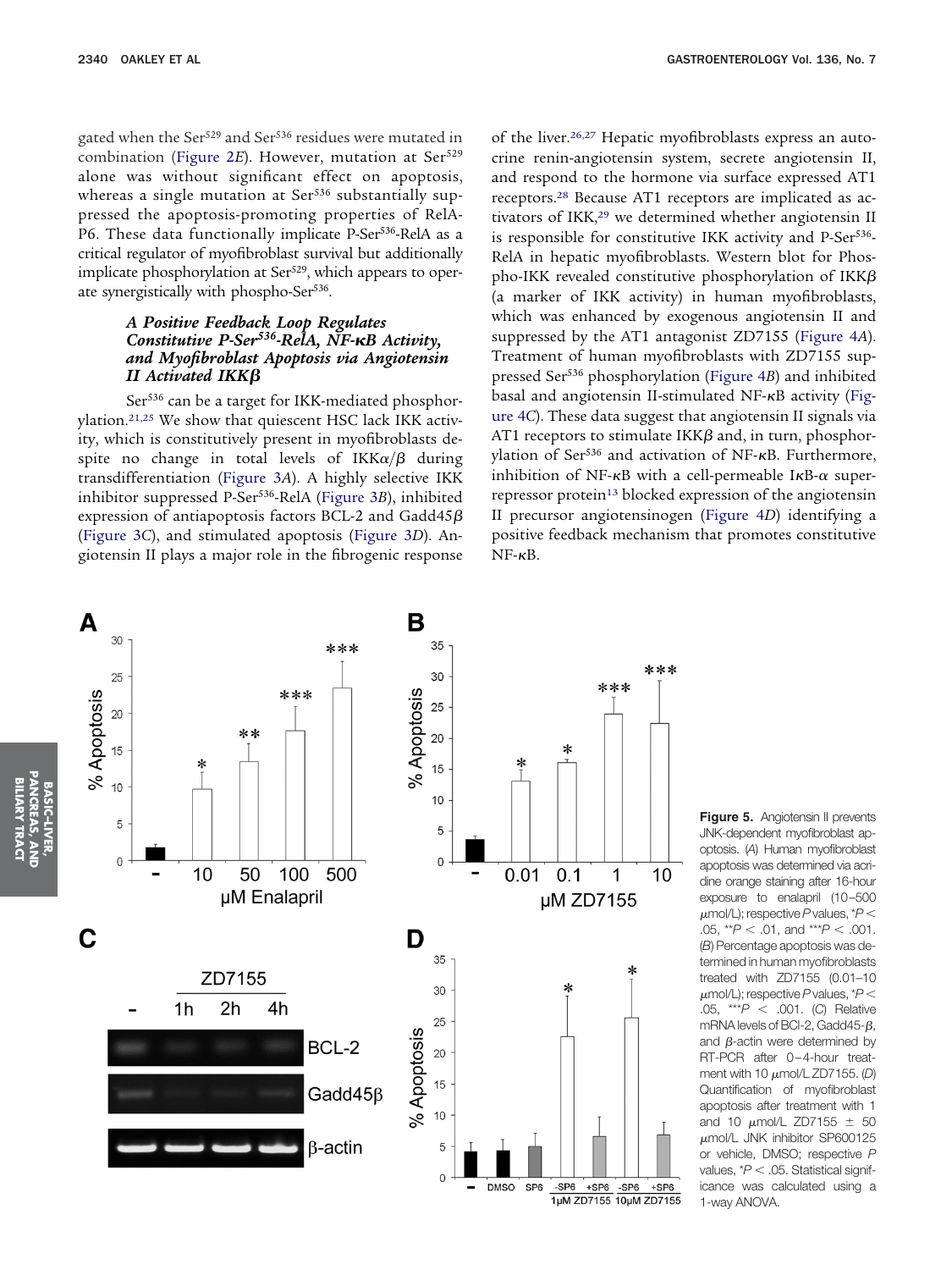

Figure 6. Myofibroblast P-Ser<sup>536</sup>-RelA is angiotensin dependent and profibrogenic in acute liver injury. (A) Mice were injured once with CCl<sub>4</sub>, then treated with ZD7155 (10 mg/kg) at 20 or 22 hours postinjury. Hepatic myofibroblasts were isolated 24 hours after CCl<sub>4</sub> injury and stained for P-Ser<sup>536</sup>-RelA using indirect immunofluorescence. Fluorescent images using FITC (P-Ser<sup>536</sup>-RelA) and DAPI (nuclei) filters were taken using laser scanning confocal microscopy (original magnification, 63×). Positively stained cells were expressed as a percentage of total cells counted in 15 fields  $\pm$  SEM. Statistical significance was \*P < .05 calculated using a 1-way ANOVA. (B) Mice given a single dose of CCl<sub>4</sub>, then treated with cell-permeable P-Ser<sup>536</sup>-RelA competing peptides (P6) or control 30 minutes prior to and 6 and 20 hours postinjury. Livers were harvested; RNA was isolated 24 hours after CCl<sub>4</sub> administration; and mRNA levels of procollagen I, TIMP1, and  $\alpha$ -SMA were assessed using Taqman qRT-PCR. Relative level of transcriptional difference between olive oil and treatment groups was calculated and expressed as an average ± SEM, from 4 or 5 independent experiments.

Treatment of human myofibroblasts with ACE inhibitor (enalapril) or ZD7155 provoked apoptosis (Figure 5*A* and *B*). ZD7155 also suppressed expression of the NF- $\kappa$ Bregulated antiapoptotic factors BCl-2 and Gadd45 $\beta$  (Figure 5*C*). Apoptosis induced by ZD7155 was prevented by pretreatment with JNK inhibitor SP600125 (Figure 5*D*), which we previously reported to block apoptosis induced by NF- $\kappa$ B inhibitors.<sup>9,13</sup> Angiotensin II therefore promotes survival of myofibroblasts at least in part by stimulating  $NF$ - $\kappa$ B-dependent expression of the naturally occurring JNK inhibitor Gadd $45\beta$ .

# *In Vivo Phosphorylation at Ser536-RelA in Myofibroblasts Is Angiotensin Dependent and Profibrogenic*

Myofibroblasts isolated from livers at 24 hours post-CCl4 were positive for P-Ser536-RelA (Figure 6*A*, *left photomicrograph*). In vivo induction of P-Ser<sup>536</sup>-RelA in myofibroblasts in response to acute  $\text{CCl}_4$ -induced liver injury was attenuated by 4-hour treatment with ZD7155 (Figure 6*A*, *right photomicrograph*). A criticism of this experiment is that the postisolation culture of myofibroblasts may activate angiotensin II-independent pathways that influence P-Ser<sup>536</sup>-RelA. However, despite this possibility, our data clearly demonstrate that short-term in

vivo treatment with an angiotensin II inhibitor reduces the number of P-Ser<sup>536</sup>-RelA-positive myofibroblasts isolated from the injured liver and as such makes a strong case for angiotensin II as a major contributor to myofibroblast NF- $\kappa$ B activity and survival in the injured liver. Administration of cell-permeable peptides competing with P-Ser<sup>536</sup>-RelA (P6) blocked the induction of the fibrogenic genes procollagen I, TIMP1, and  $\alpha$ -SMA in response to acute liver injury. Direct targeting of P-Ser<sup>536</sup>-RelA is therefore a potential antifibrotic strategy. Of note, the control peptide lacking Ser<sup>536</sup> promoted an increase in expression of TIMP1 and  $\alpha$ -SMA (Figure 6*B*), an effect currently under investigation.

# *Constitutive P-Ser536-RelA Is a Biomarker for Liver Fibrosis That Is Susceptible to Regression in Response to Blockade of Angiotensin II and IKK Signaling*

We next determined whether Ser<sup>536</sup> phosphorylation is suppressed upon in vivo treatment with ACE and IKK inhibitors. The ACE inhibitor captopril promotes regression of BDL-induced fibrosis despite progressive injury,<sup>18</sup> and the IKK/NF- $\kappa$ B inhibitor sulphasalazine augments spontaneous regression of  $CCl_4$ -induced fibrosis.<sup>9</sup> Both treatments are associated with loss of P-Ser<sup>536</sup>-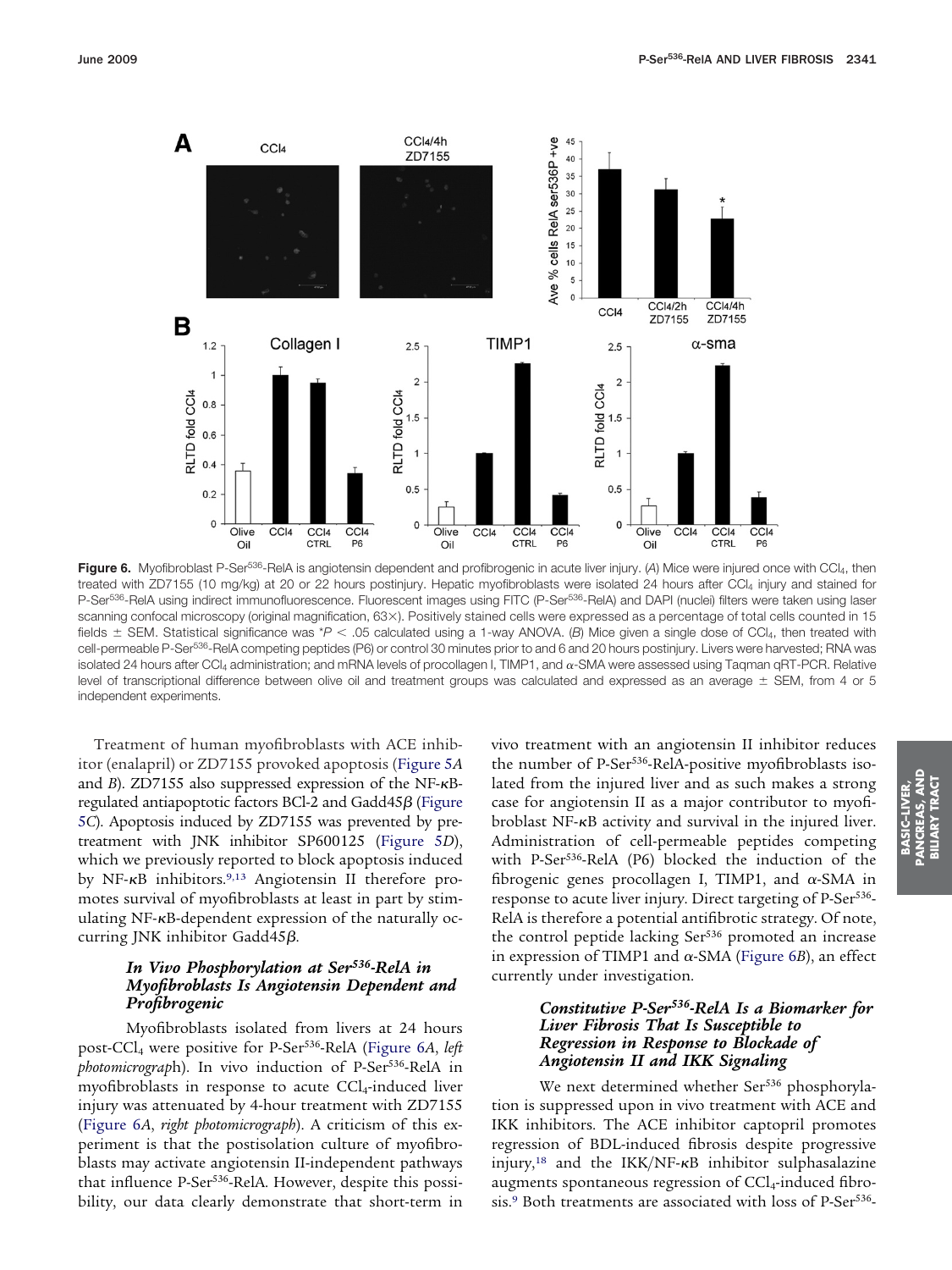

**Figure 7.** Blockade of IKK activity or angiotensin II signaling promotes regression of established fibrosis in rodents. (*A*) Rats were treated with captopril (100 mg/kg/day) commencing 2 weeks after BDL and livers harvested after a further 2 weeks injury. Photomicrographs (original magnification, 40 $\times$ ) show rat liver sections without (*top*) or with captopril treatment (bottom), immunostained with anti-P-Ser<sup>536</sup>-RelA antibodies. Positive myofibroblastic cells in fibrotic tissue (*red arrows*) were reduced upon captopril treatment (*yellow arrows*). Cell counts show the average number of P-Ser<sup>536</sup>-RelA-positive cells in fibrotic bands, expressed as mean  $\pm$  SEM, n = 8, and \*\*\* $P$  < .001. (*B*) Photomicrographs (original magnification,  $20\times$ ) of liver sections from 4 weeks CCl<sub>4</sub> injured rats  $\pm$  1 IP administered dose (100 mg/kg) of sulphasalazine, immunostained for P-Ser<sup>536</sup>-RelA. Graphical representation of cell counts showing the average number of P-Ser<sup>536</sup>-RelA-positive cells in fibrotic bands from  $CCI<sub>4</sub>$  and  $CCI<sub>4</sub>/sulphasalazine-treated rats. Cell$ counts are the mean of up to  $n = 5 \pm$  SEM. A statistically significant reduction in P-Ser<sup>536</sup>-RelA-positive cells was observed in the treatment group, \*\*\**P* .001. All *P* values were determined using an unpaired 2-tailed Student *t* test.

RelA in cells associated with fibrotic tissue (Figure 7). Of note, both treatments were originally reported to result in roughly 50% reduced numbers of  $\alpha$ -SMA $^+$  cells relative to controls9,18; however, this would not account for the 90% loss of P-Ser536-RelA observed here and may indicate that diminution of P-Ser<sup>536</sup>-RelA precedes myofibroblast apoptosis. To translate these discoveries to human disease, we examined P-Ser536-RelA in biopsy slides from the

fibrotic livers of patients with chronic hepatitis C prior to and after 18 months of treatment with the AT1 antagonist losartan. As described elsewhere,<sup>19</sup> this treatment promoted regression of fibrosis in half of the patients (Supplementary Table 1). Staining biopsy slides for P-Ser536-RelA indicated that patients who underwent regression in response to losartan began (prior to treatment) with more P-Ser<sup>536</sup>-RelA positive cells than found in nonresponders (Figure 8). Following treatment, numbers of P-Ser536-RelA-positive cells diminished in the losartan-responder group to levels around those measured



**Figure 8.** Regression of human fibrosis in response to losartan is associated with loss of P-Ser536-RelA-positive cells. (*A*) Representative photomicrographs (original magnification,  $100\times$ ) of human liver biopsy samples taken from hepatitis C virus-infected fibrotic patients pre- and post-18-month treatment with losartan. Sections were immunostained with antibodies recognizing P-Ser<sup>536</sup>-RelA. Positively stained cells prelosartan treatment in nonresponders and responders are denoted by *yellow* and *red arrows*, respectively, whereas *black arrows* show cells postlosartan treatment. Images are subdivided into 2 groups: patients who responded to losartan treatment (*right*) and nonresponders (*left*). (*B*) Graphical representations of average percentage area of tissue stained positively for P-Ser<sup>536</sup>-RelA in fibrotic bands of human liver biopsy specimens. Densitometric analysis was used to calculate mean percentage area of up to 5 patients/group  $\pm$  SEM. A statistically significant reduction in immunoreactivity was observed in the responder group, *P* .025 (2-tailed paired Student *t* test).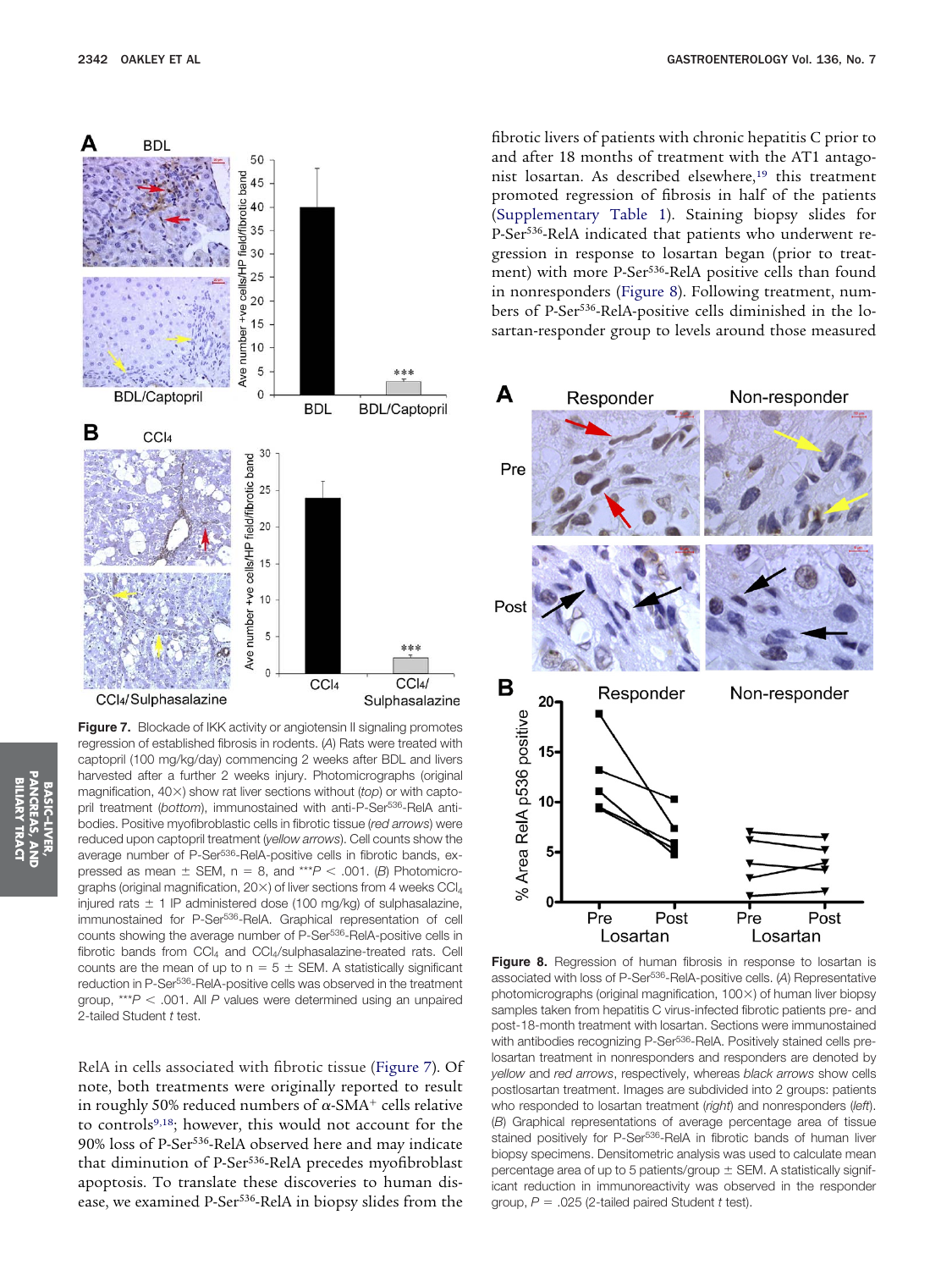in nonresponders, which were unchanged between preand posttreatment biopsies. Loss of P-Ser<sup>536</sup>-RelA-positive cells is therefore associated with regression of human liver fibrosis in response to treatment with losartan. Moreover, the level of constitutive P-Ser<sup>536</sup>-RelA may be predictive for patients who are likely to benefit from losartan treatment.

# **Discussion**

We have described a constitutive positive feedback fibrogenic signaling pathway (angiotensin  $II/IKK\beta/P$ -Ser<sup>536</sup>-RelA/active nuclear NF-<sub>KB</sub>/angiotensinogen gene transcription) that promotes survival of human hepatic myofibroblasts. This pathway explains our previous finding that the IKK inhibitor sulphasalazine can repress myofibroblast NF-KB activity despite low-level expression of I $\kappa$ B $\alpha$  in these cells.<sup>9</sup> Although a significant proportion of RelA:p50 dimers in hepatic myofibroblasts are not subject to regulation by  $I\kappa B\alpha$ ,<sup>12,15,16</sup> they are clearly still subject to additional regulatory checkpoints such as subunit phosphorylation. P-Ser<sup>536</sup>-RelA is required for efficient nuclear transport of RelA-containing NF- $\kappa$ B,<sup>22</sup> which in hepatic myofibroblasts is regulated by constitutive IKK $\beta$  (a target for sulphasalazine), and can be suppressed by ACE inhibitors and AT1 antagonists.

Angiotensin II has emerged as an important stimulator of fibrogenesis. Patients with chronic HCV infection carrying a genetic polymorphism associated with increased angiotensin II synthesis develop more severe fibrosis.30 Inhibition of angiotensin II synthesis, blockade of AT1 receptor, or genetic ablation of AT1 receptor attenuates fibrosis in animal models of chronic liver disease.<sup>26,27</sup> Direct fibrogenic effects of angiotensin II have been described, including stimulation of proliferation and the expression of fibrogenic genes encoding extracellular matrix proteins, cytokines, growth factors, and fibrogenic receptors.26 One mechanism by which angiotensin II mediates these effects is via the phosphorylation of the p47phox component of NADPH oxidase; induction of reactive oxygen species; and subsequent activation of AKT, MAPKs, and AP-1 DNA binding.<sup>31</sup> Here, we describe a second angiotensin II-activated fibrogenic pathway involving activation of IKK, phosphorylation of RelA, and induction of NF-KB-dependent transcription of cell survival genes. Taken together, these observations lend support for angiotensin II functioning as a vital paracrine and autocrine regulator of the survival and fibrogenic actions of hepatic myofibroblasts.

The therapeutic potential for targeting this pathway was demonstrated by a correlation between the loss of scar-associated P-Ser<sup>536</sup>-RelA-positive cells and regression of fibrosis in diseased rodent livers treated with ACE and IKK inhibitors. Moreover, our observation that fibrotic HCV patients who undergo regression of fibrosis in response to treatment with losartan initially express elevated numbers of P-Ser<sup>536</sup>-RelA (relative to nonresponders) that diminish following treatment suggests that P-Ser<sup>536</sup>-RelA may be a useful biomarker for fibrosis that is susceptible to treatment with pharmacologic attenuators of the renin-angiotensin system. Hepatic myofibroblasts are a phenotypically diverse and highly plastic population of cells.2 There are several distinct mechanisms by which myofibroblasts can avoid apoptosis.7 It can be speculated that myofibroblasts may modulate their phenotype to predominantly employ a particular survival mechanism as dictated by apoptotic signals present in the microenvironment. P-Ser<sup>536</sup>-RelA may be a surrogate for a predominantly angiotensin II-driven survival mechanism and fibrosis that will regress in response to drugs that are well tolerated by humans.

# **Supplementary Data**

Note: To access the supplementary material accompanying this article, visit the online version of *Gastroenterology* at [www.gastrojournal.org,](http://www.gastrojournal.org) and at [doi:](http://dx.doi.org/10.1053/j.gastro.2009.02.081) [10.1053/j.gastro.2009.02.081.](http://dx.doi.org/10.1053/j.gastro.2009.02.081)

#### **References**

- 1. Friedman SL, Bansal MB. Reversal of hepatic fibrosis—fact or fantasy? Hepatology 2006;43:S82–S88.
- 2. Iredale JP. Models of liver fibrosis: exploring the dynamic nature of inflammation and repair in a solid organ. J Clin Invest 2007; 117:539 –548.
- 3. Burt AD. Cellular and molecular aspects of hepatic fibrosis. J Pathol 1993;170:105–114.
- 4. Desmouliere A, Chaponnier C, Gabbiani G. Tissue repair, contraction and the myofibroblast. Wound Repair Regeneration 2005; 13:7–12.
- 5. Iredale JP, Benyon RC, Pickering J, et al. Mechanisms of spontaneous resolution of rat liver fibrosis. Hepatic stellate cell apoptosis and reduced hepatic expression of metalloproteinase inhibitors. J Clin Invest 1998;102:538 –549.
- 6. Issa R, Williams E, Trim N, et al. Apoptosis of hepatic stellate cells: involvement in resolution of biliary fibrosis and regulation by soluble growth factors. Gut 2001;48:548 –557.
- 7. Elsharkawy AM, Oakley F, Mann DA. The role and regulation of hepatic stellate cell apoptosis in reversal of liver fibrosis. Apoptosis 2005;10:927–939.
- 8. Wright MC, Issa R, Smart DE, et al. Gliotoxin stimulates the apoptosis of human and rat hepatic stellate cells and enhances the resolution of liver fibrosis in rats. Gastroenterology 121; 2001:685– 698.
- 9. Oakley F, Meso M, Iredale JP, et al. Inhibition of inhibitor of  $\kappa$ B kinases stimulates hepatic stellate cell apoptosis and accelerated recovery from rat liver fibrosis. Gastroenterology 2005;128: 108 –120.
- 10. Yeh TS, Ho YP, Huang SF, et al. Thalidomide salvages lethal hepatic necroinflammation and accelerates recovery from cirrhosis in rats. J Hepatol 2004;41:606 – 612.
- 11. Douglass A, Wallace K, Parr R, et al. Antibody-targeted myofibroblast apoptosis reduces fibrosis during sustained liver injury. J Hepatol 2008;49:88 –98.
- 12. Elsharkawy AM, Wright MC, Hay RT, et al. Persistent activation of nuclear factor- $\kappa$ B in cultured rat hepatic stellate cells involves the induction of potentially novel Rel-like factors and prolonged changes in the expression of  $I\kappa B$  family proteins. Hepatology 1999;30:761–769.